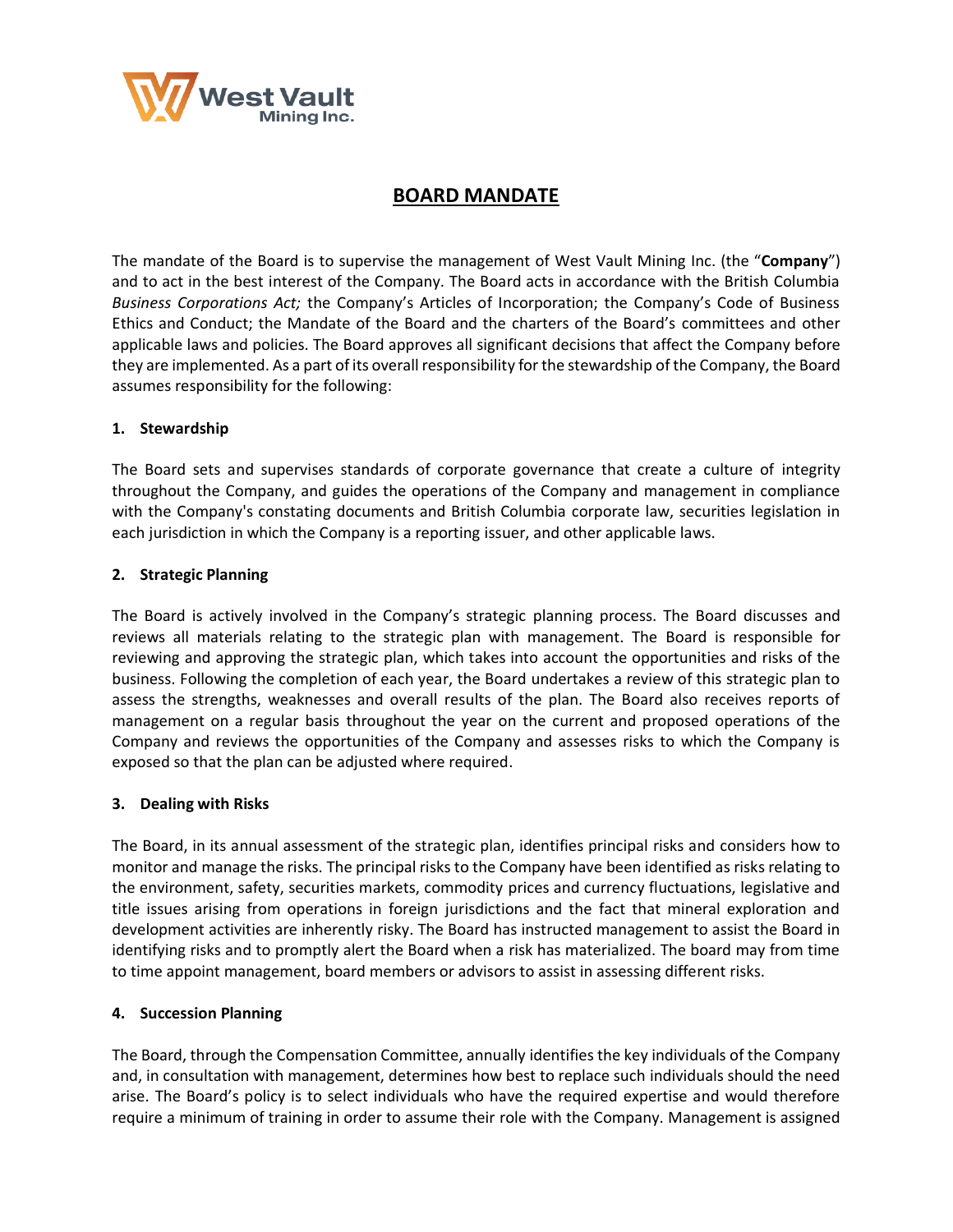

the responsibility of training and advising the new person on the Company's policies and practices. The CEO and CFO have primary responsibility for supervising and reviewing the performance of other senior management. The Board is actively involved with the operations of the Company and therefore the performance of senior management is always under scrutiny.

# **5. Communication Policy**

The Timely Disclosure, Confidentiality and Insider Trading Policy governs communication with shareholders and others and reflects the Company's commitment to timely, effective and accurate corporate disclosure in accordance with all applicable laws and with a view to enhancing the Company's relationship with its shareholders.

## **6. Internal Control and Management Information Systems**

The effectiveness and integrity of the Company's internal control and management information systems contribute to the effectiveness of the Board and the Company. To maintain the effectiveness and integrity of the Company's financial controls, the Board, through the audit committee which consists solely of independent directors, monitors internal control and management information systems.

# **7. Approach to Corporate Governance**

The Board has appointed a Corporate Governance and Nominating Committee composed entirely of independent directors, and which has overall responsibility for developing the Company's approach to corporate governance including keeping informed of legal requirements and trends regarding corporate governance, monitoring and assessing the functioning of the Board and committees of the Board, and for developing, implementing and monitoring good corporate governance practices in the form of the Company's Guide to Corporate Governance. The Corporate Governance and Nominating Committee is also responsible for identifying individuals qualified to become new board members and recommending to the Board the new director nominees for the next annual meeting of shareholders.

Individual directors may engage an outside adviser at the expense of the Company in appropriate circumstances, subject to the approval of the Chair of the Corporate Governance and Nominating Committee.

## **8. Feedback**

The Company's website facilitates feedback from shareholders by permitting requests for information and sending messages directly to the Company.

## **9. Expectations and Responsibilities of Directors**

The Board is responsible for determining the committees of the Board that are required to effectively manage certain aspects of the Board's duties, and for ensuring that the committees have the requisite independence, competency and skill. The Board approves and annually reviews the charters of the committees, and conducts, with the assistance of the Corporate Governance and Nominating Committee, annual reviews of the performance of the committees.